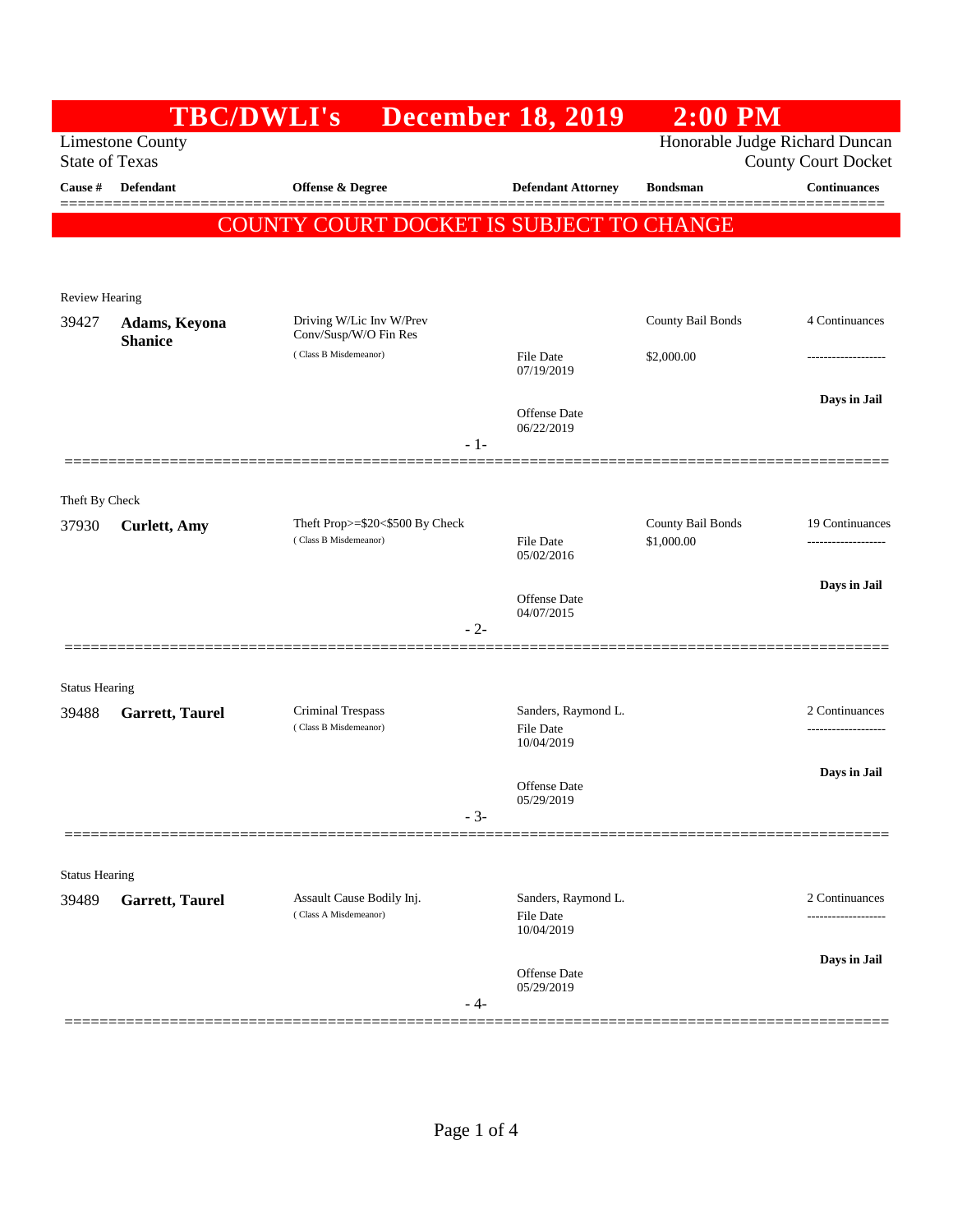|                                                                                                                  | <b>TBC/DWLI's</b>        |                                                     | <b>December 18, 2019</b>  | $2:00$ PM                          |                      |
|------------------------------------------------------------------------------------------------------------------|--------------------------|-----------------------------------------------------|---------------------------|------------------------------------|----------------------|
| Honorable Judge Richard Duncan<br><b>Limestone County</b><br><b>State of Texas</b><br><b>County Court Docket</b> |                          |                                                     |                           |                                    |                      |
| Cause #                                                                                                          | Defendant                | Offense & Degree                                    | <b>Defendant Attorney</b> | <b>Bondsman</b>                    | <b>Continuances</b>  |
|                                                                                                                  |                          | COUNTY COURT DOCKET IS SUBJECT TO CHANGE            |                           |                                    |                      |
|                                                                                                                  |                          |                                                     |                           |                                    |                      |
| Theft By Check                                                                                                   |                          |                                                     |                           |                                    |                      |
| 37680                                                                                                            | Lynch, Clayton           | Theft Prop>=\$500<\$1,500                           |                           | County Bail Bonds                  | 18 Continuances      |
|                                                                                                                  |                          | (Class A Misdemeanor)                               | File Date<br>10/16/2015   | \$1,000.00                         |                      |
|                                                                                                                  |                          |                                                     | Offense Date              |                                    | Days in Jail         |
|                                                                                                                  |                          |                                                     | 01/22/2015<br>$-5-$       |                                    |                      |
|                                                                                                                  |                          |                                                     |                           |                                    |                      |
| <b>Status Hearing</b>                                                                                            |                          |                                                     |                           |                                    |                      |
| 39354                                                                                                            | <b>Mars, John Thomas</b> | Driving W/Lic Inv W/Prev<br>Conv/Susp/W/O Fin Res   |                           | Freebird Bail Bonds                | 1 Continuances       |
|                                                                                                                  |                          | (Class B Misdemeanor)                               | File Date<br>05/17/2019   | \$2,000.00                         |                      |
|                                                                                                                  |                          |                                                     | Offense Date              |                                    | Days in Jail         |
|                                                                                                                  |                          |                                                     | 03/12/2019<br>$-6-$       |                                    |                      |
|                                                                                                                  |                          |                                                     |                           |                                    |                      |
| Theft By Check                                                                                                   |                          |                                                     |                           |                                    |                      |
| 39115                                                                                                            | Polk, Eva                | Theft Prop $>=\$100<\$750$<br>(Class B Misdemeanor) | <b>File Date</b>          | T Chapman Bail Bonds<br>\$1,000.00 | 13 Continuances<br>. |
|                                                                                                                  |                          |                                                     | 10/17/2018                |                                    |                      |
|                                                                                                                  |                          |                                                     | Offense Date              |                                    | Days in Jail         |
|                                                                                                                  |                          |                                                     | 04/06/2018<br>$-7-$       |                                    |                      |
|                                                                                                                  |                          |                                                     |                           |                                    |                      |
| Review Hearing<br>39056                                                                                          |                          | Driving W/Lic Inv W/Prev                            |                           | Freebird Bail Bonds                | 10 Continuances      |
|                                                                                                                  | Ramirez, Rene            | Conv/Susp/W/O Fin Res<br>(Class B Misdemeanor)      | <b>File Date</b>          | \$2,000.00                         |                      |
|                                                                                                                  |                          |                                                     | 08/21/2018                |                                    |                      |
|                                                                                                                  |                          |                                                     | Offense Date              |                                    | Days in Jail         |
|                                                                                                                  |                          |                                                     | 07/03/2018<br>$-8-$       |                                    |                      |
|                                                                                                                  |                          |                                                     |                           |                                    |                      |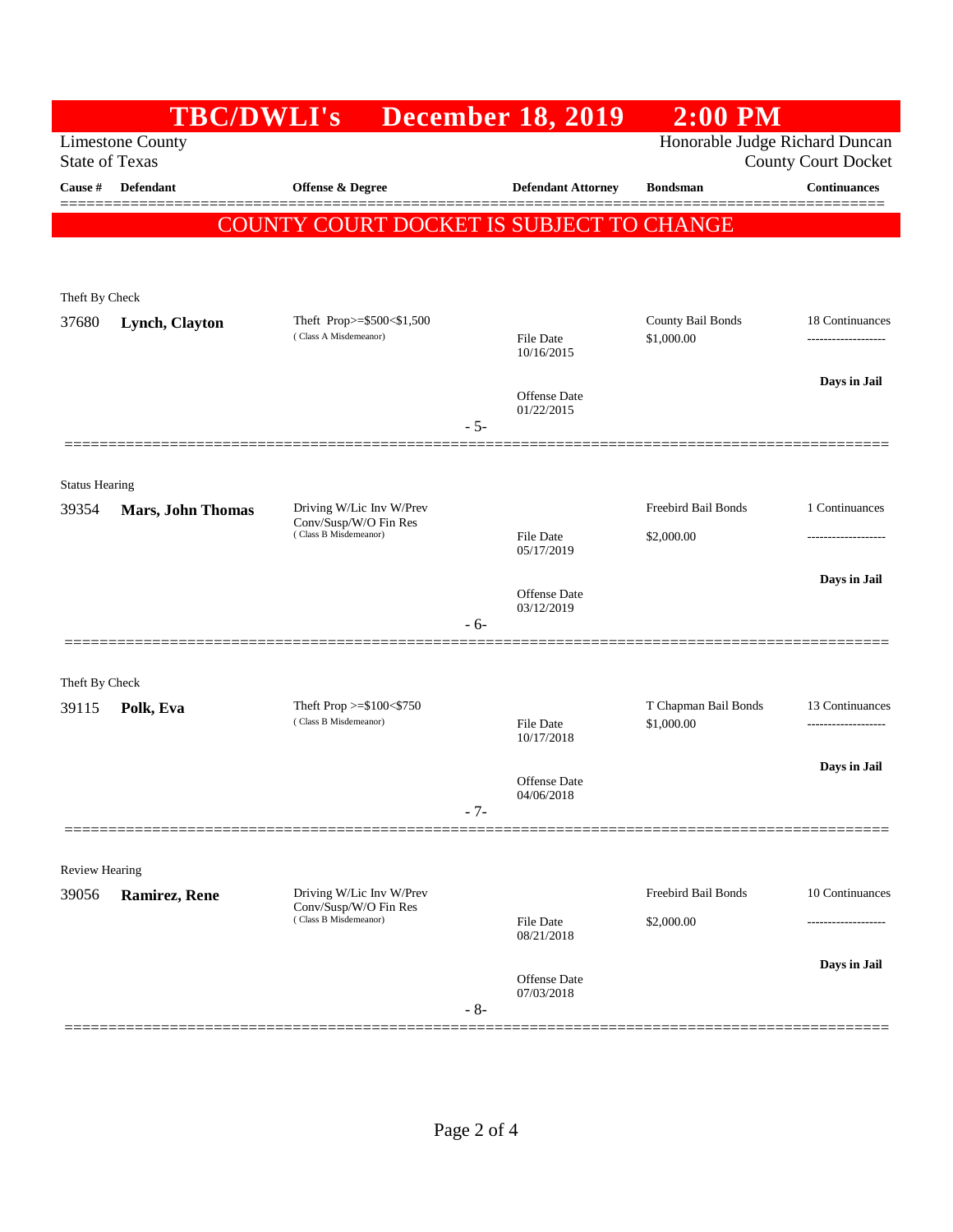|                                                  | <b>TBC/DWLI's</b>            |                                                                            | <b>December 18, 2019</b>                                     | $2:00$ PM                         |                     |
|--------------------------------------------------|------------------------------|----------------------------------------------------------------------------|--------------------------------------------------------------|-----------------------------------|---------------------|
| <b>Limestone County</b><br><b>State of Texas</b> |                              |                                                                            | Honorable Judge Richard Duncan<br><b>County Court Docket</b> |                                   |                     |
| Cause #                                          | Defendant                    | Offense & Degree                                                           | <b>Defendant Attorney</b>                                    | <b>Bondsman</b>                   | <b>Continuances</b> |
|                                                  |                              | COUNTY COURT DOCKET IS SUBJECT TO CHANGE                                   |                                                              |                                   | ======              |
|                                                  |                              |                                                                            |                                                              |                                   |                     |
| <b>Review Hearing</b>                            |                              |                                                                            |                                                              |                                   |                     |
| 39092                                            | Ross, Danita Ann             | Driving W/Lic Inv W/Prev<br>Conv/Susp/W/O Fin Res<br>(Class B Misdemeanor) |                                                              | Personal Bond                     | 7 Continuances      |
|                                                  |                              |                                                                            | <b>File Date</b><br>09/17/2018                               | \$2,000.00                        |                     |
|                                                  |                              |                                                                            |                                                              |                                   | Days in Jail        |
|                                                  |                              |                                                                            | <b>Offense</b> Date<br>06/20/2018                            |                                   |                     |
|                                                  |                              | $-9-$                                                                      |                                                              |                                   |                     |
| <b>Status Hearing</b>                            |                              |                                                                            |                                                              |                                   |                     |
| 39263                                            | Ross, Danita Ann             | Bail Jumping And Fail To Appear<br>(Class A Misdemeanor)                   | <b>File Date</b><br>02/25/2019                               | Freebird Bail Bonds<br>\$3,500.00 | 7 Continuances      |
|                                                  |                              |                                                                            |                                                              |                                   |                     |
|                                                  |                              |                                                                            | Offense Date                                                 |                                   | Days in Jail        |
|                                                  |                              | $-10-$                                                                     | 02/20/2019                                                   |                                   |                     |
|                                                  |                              |                                                                            |                                                              |                                   |                     |
| <b>Status Hearing</b>                            |                              |                                                                            |                                                              |                                   |                     |
| 39466                                            | <b>Suarez, Juan Jesus</b>    | Terroristic Threat Of Family/Household<br>(Class A Misdemeanor)            | Sanders, Raymond L.<br>File Date                             | County Bail Bonds<br>\$3,000.00   | 2 Continuances      |
|                                                  |                              |                                                                            | 09/13/2019                                                   |                                   |                     |
|                                                  |                              |                                                                            | Offense Date<br>07/21/2019                                   |                                   | Days in Jail        |
|                                                  |                              | $-11-$                                                                     |                                                              |                                   |                     |
|                                                  |                              |                                                                            |                                                              |                                   |                     |
| Review Hearing<br>39250                          | <b>Walden, Crystal Renee</b> | Driving W/Lic Inv W/Prev                                                   |                                                              | Vaughn, Ray Allegheny             | 3 Continuances      |
|                                                  |                              | Conv/Susp/W/O Fin Res<br>(Class B Misdemeanor)                             | File Date                                                    | \$2,000.00                        |                     |
|                                                  |                              |                                                                            | 02/13/2019                                                   |                                   |                     |
|                                                  |                              |                                                                            | Offense Date<br>12/05/2018                                   |                                   | Days in Jail        |
|                                                  |                              | $-12-$                                                                     |                                                              |                                   |                     |
|                                                  |                              |                                                                            |                                                              |                                   |                     |